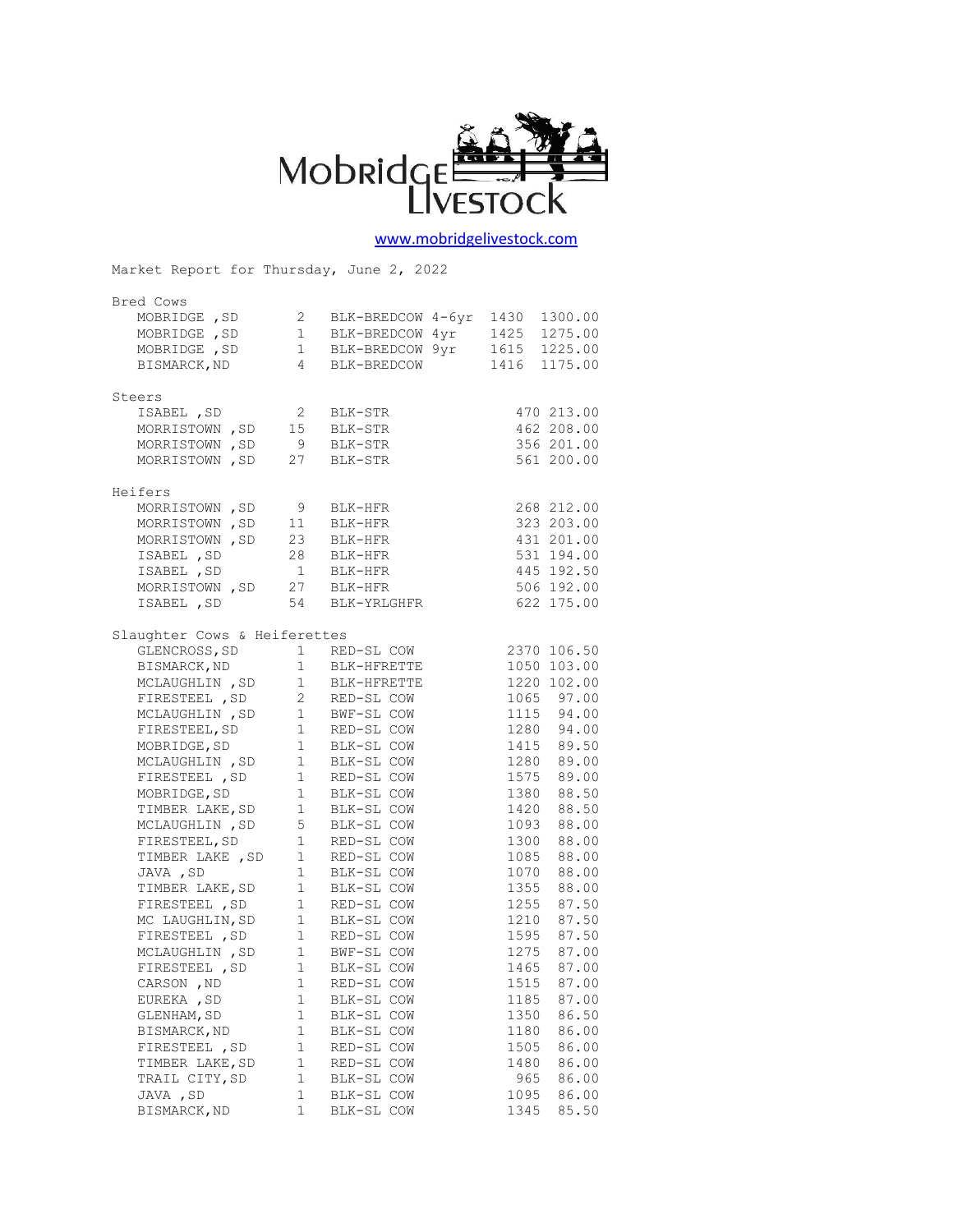| TIMBER LAKE, SD 1 RED-SL COW 1555 85.50<br>TIRESTEEL , SD 1 BLK-SL COW 1340 85.50<br>TIMBER LAKE , SD 1 RED-SL COW 1375 85.50<br>TIMBER LAKE, SD 1 BWF-SL COW 1195 85.00<br>EUREKA , SD 1 BLK-SL COW 1140 85.00<br>MC INTOSH, SD 1 BWF-S                                                                                      |       |            |                                                                                                   |      |                            |
|-------------------------------------------------------------------------------------------------------------------------------------------------------------------------------------------------------------------------------------------------------------------------------------------------------------------------------|-------|------------|---------------------------------------------------------------------------------------------------|------|----------------------------|
|                                                                                                                                                                                                                                                                                                                               |       |            |                                                                                                   |      |                            |
|                                                                                                                                                                                                                                                                                                                               |       |            |                                                                                                   |      |                            |
|                                                                                                                                                                                                                                                                                                                               |       |            |                                                                                                   |      |                            |
|                                                                                                                                                                                                                                                                                                                               |       |            |                                                                                                   |      |                            |
|                                                                                                                                                                                                                                                                                                                               |       |            |                                                                                                   |      |                            |
|                                                                                                                                                                                                                                                                                                                               |       |            |                                                                                                   |      |                            |
|                                                                                                                                                                                                                                                                                                                               |       |            |                                                                                                   |      |                            |
|                                                                                                                                                                                                                                                                                                                               |       |            |                                                                                                   |      |                            |
|                                                                                                                                                                                                                                                                                                                               |       |            |                                                                                                   |      |                            |
|                                                                                                                                                                                                                                                                                                                               |       |            |                                                                                                   |      |                            |
| TRAIL CITY, SD    1  BLK-SL COW    1490    85.00<br>FIRESTEEL , SD    1    RED-SL COW    1430    84.50<br>MCLAUGHLIN , SD    1    BLK-SL COW    1365    84.00                                                                                                                                                                 |       |            |                                                                                                   |      |                            |
| MC INTOSH, SD                                                                                                                                                                                                                                                                                                                 |       |            | 1 BLK-SL COW<br>1 BWF-SL COW<br>1 BWF-SL COW<br>1 BWF-SL COW<br>1545 84.00<br>1385 84.00<br>24.00 |      |                            |
|                                                                                                                                                                                                                                                                                                                               |       |            |                                                                                                   |      |                            |
| MCLAUGHLIN, SD 1 BWF-SL COW<br>MCINTOSH, SD 1 RED-SL COW<br>GLENHAM, SD 1 BWF-SL COW                                                                                                                                                                                                                                          |       |            |                                                                                                   |      |                            |
|                                                                                                                                                                                                                                                                                                                               |       |            |                                                                                                   |      |                            |
|                                                                                                                                                                                                                                                                                                                               |       |            |                                                                                                   |      |                            |
|                                                                                                                                                                                                                                                                                                                               |       |            |                                                                                                   |      |                            |
|                                                                                                                                                                                                                                                                                                                               |       |            |                                                                                                   |      |                            |
|                                                                                                                                                                                                                                                                                                                               |       |            |                                                                                                   |      |                            |
|                                                                                                                                                                                                                                                                                                                               |       |            |                                                                                                   |      |                            |
|                                                                                                                                                                                                                                                                                                                               |       |            |                                                                                                   |      |                            |
|                                                                                                                                                                                                                                                                                                                               |       |            |                                                                                                   |      |                            |
|                                                                                                                                                                                                                                                                                                                               |       |            |                                                                                                   |      |                            |
|                                                                                                                                                                                                                                                                                                                               |       |            |                                                                                                   |      |                            |
| MCINTOSH, SD 1 BWF-SL COW -<br>MCIAUGHLIN, SD 1 BLK-SL COW 1215 84.00<br>MCLAUGHLIN, SD 1 BMF-SL COW 1400 84.00<br>BISMARCK, ND 1 BLK-SL COW 1535 83.50<br>FIRESTEEL, SD 1 RED-SL COW 1415 83.50<br>CARSON, ND 1 RED-SL COW 1380 83.50<br><br>MCLAUGHLIN, SD 1 BLK-SL COW<br>CARSON, ND 1 RED-SL COW<br>JAVA, SD 1 BLK-SL COW |       |            |                                                                                                   |      |                            |
|                                                                                                                                                                                                                                                                                                                               |       |            |                                                                                                   |      |                            |
|                                                                                                                                                                                                                                                                                                                               |       |            |                                                                                                   |      |                            |
|                                                                                                                                                                                                                                                                                                                               |       |            |                                                                                                   |      |                            |
|                                                                                                                                                                                                                                                                                                                               |       |            |                                                                                                   |      |                            |
| CARSON, ND<br>JAVA, SD<br>FIRESTEEL, SD<br>TRAIL CITY, SD<br>1 BLK-SL COW<br>TRAIL CITY, SD<br>1 BLK-SL COW<br>1325 83.00<br>TRAIL CITY, SD<br>1 BLK-SL COW<br>1230 83.00<br>BISMARCK, ND<br>1 BLK-SL COW<br>1235 83.00<br>MCLAUGHLIN, SD<br>1 BLK-SL COW<br>1                                                                |       |            |                                                                                                   |      |                            |
|                                                                                                                                                                                                                                                                                                                               |       |            |                                                                                                   |      |                            |
|                                                                                                                                                                                                                                                                                                                               |       |            |                                                                                                   |      |                            |
|                                                                                                                                                                                                                                                                                                                               |       |            |                                                                                                   |      |                            |
| FIRESTEEL, SD 1 RED-SL COW<br>FIRESTEEL, SD 1 RED-SL COW<br>MOBRIDGE, SD 1 BLK-SL COW                                                                                                                                                                                                                                         |       |            |                                                                                                   |      |                            |
|                                                                                                                                                                                                                                                                                                                               |       |            |                                                                                                   |      | 1415 82.00                 |
|                                                                                                                                                                                                                                                                                                                               |       |            |                                                                                                   |      |                            |
| MCLAUGHLIN, SD 1 BLK-SL COW<br>CARSON, ND 1 RED-SL COW<br>MCLAUGHLIN, SD 1 BLK-SL COW                                                                                                                                                                                                                                         |       |            |                                                                                                   |      | $1470$ 81.50<br>1320 81.50 |
|                                                                                                                                                                                                                                                                                                                               |       |            |                                                                                                   |      | 1360 81.50                 |
|                                                                                                                                                                                                                                                                                                                               |       |            |                                                                                                   |      |                            |
|                                                                                                                                                                                                                                                                                                                               |       |            |                                                                                                   |      | 1280 81.50<br>1560 81.00   |
| MCLAUGHLIN, SD 1 BLK-SL COW<br>MCINTOSH, SD 1 BLK-SL COW<br>MURDO, SD 1 BLK-SL COW<br>BISMARCK, ND 1 BLK-SL COW<br>MCLAUGHLIN, SD 1 BLK-SL COW<br>MCLAUGHLIN, SD 1 BLK-SL COW                                                                                                                                                 |       |            |                                                                                                   |      | 1055 81.00                 |
|                                                                                                                                                                                                                                                                                                                               |       |            |                                                                                                   |      |                            |
|                                                                                                                                                                                                                                                                                                                               |       |            |                                                                                                   | 1060 | 1570 81.00                 |
|                                                                                                                                                                                                                                                                                                                               |       |            |                                                                                                   |      | 81.00                      |
| BISMARCK, ND                                                                                                                                                                                                                                                                                                                  | 1     | BLK-SL COW |                                                                                                   | 1495 | 80.50<br>80.50             |
| BISMARCK, ND                                                                                                                                                                                                                                                                                                                  | 1     | BLK-SL COW |                                                                                                   | 1525 |                            |
| MEADOW, SD                                                                                                                                                                                                                                                                                                                    | 1     | RED-SL COW |                                                                                                   | 1435 | 80.50                      |
| MEADOW, SD                                                                                                                                                                                                                                                                                                                    | 1     | RED-SL COW |                                                                                                   | 1165 | 80.00                      |
| CARSON, ND                                                                                                                                                                                                                                                                                                                    | 1     | RED-SL COW |                                                                                                   | 1250 | 80.00                      |
| TIMBER LAKE, SD                                                                                                                                                                                                                                                                                                               | 1     | BLK-SL COW |                                                                                                   | 1160 | 80.00                      |
| CARSON, ND                                                                                                                                                                                                                                                                                                                    | 1     | RED-SL COW |                                                                                                   | 1320 | 79.00                      |
| JAVA , SD                                                                                                                                                                                                                                                                                                                     | $1\,$ | BLK-SL COW |                                                                                                   | 1010 | 79.00                      |
| FIRESTEEL, SD                                                                                                                                                                                                                                                                                                                 | 1     | RED-SL COW |                                                                                                   | 1205 | 79.00                      |
| MEADOW, SD                                                                                                                                                                                                                                                                                                                    | 1     | RED-SL COW |                                                                                                   | 1225 | 79.00                      |
| TIMBER LAKE, SD                                                                                                                                                                                                                                                                                                               | $1\,$ | BLK-SL COW |                                                                                                   | 1270 | 78.50                      |
| MCINTOSH, SD                                                                                                                                                                                                                                                                                                                  | 1     | BLK-SL COW |                                                                                                   | 1610 | 78.00                      |
| MCLAUGHLIN, SD                                                                                                                                                                                                                                                                                                                | 1     | BLK-SL COW |                                                                                                   | 1430 | 78.00                      |
| TRAIL CITY, SD                                                                                                                                                                                                                                                                                                                | 1     | BLK-SL COW |                                                                                                   | 1310 | 78.00                      |
| SELFRIDGE , ND                                                                                                                                                                                                                                                                                                                | 1     | BLK-SL COW |                                                                                                   | 1215 | 78.00                      |
| EUREKA , SD                                                                                                                                                                                                                                                                                                                   | 1     | BWF-SL COW |                                                                                                   | 1460 | 78.00                      |
| MCLAUGHLIN, SD                                                                                                                                                                                                                                                                                                                | 1     | BLK-SL COW |                                                                                                   | 1295 | 78.00                      |
| MCLAUGHLIN, SD                                                                                                                                                                                                                                                                                                                | $1\,$ | BLK-SL COW |                                                                                                   | 1180 | 78.00                      |
| TIMBER LAKE, SD                                                                                                                                                                                                                                                                                                               | 1     | BLK-SL COW |                                                                                                   | 1270 | 78.00                      |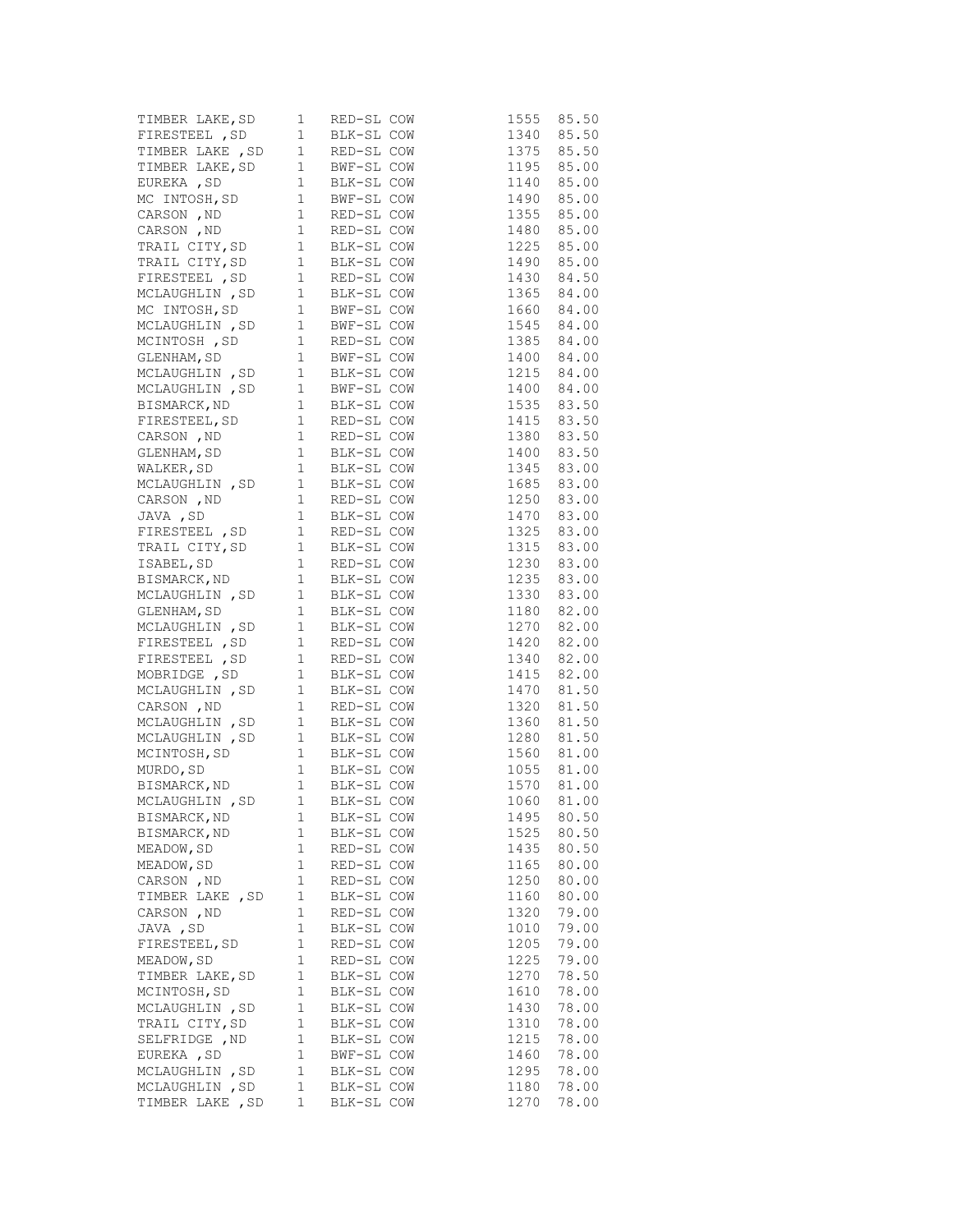| BISMARCK, ND                                                                                      | 1                                                 | BLK-SL COW                                                                                                                  | 77.50<br>1325                          |  |
|---------------------------------------------------------------------------------------------------|---------------------------------------------------|-----------------------------------------------------------------------------------------------------------------------------|----------------------------------------|--|
| MCLAUGHLIN, SD <sub>1</sub><br>MCLAUGHLIN , SD<br>MEADOW, SD 7<br>MCLAUGHLIN , SD 1<br>I LOW SD 1 |                                                   | BLK-SL COW                                                                                                                  | 1110<br>77.50                          |  |
|                                                                                                   |                                                   | RED-SL COW                                                                                                                  | 1256<br>77.50                          |  |
|                                                                                                   |                                                   | BLK-SL COW                                                                                                                  | 1525<br>77.50                          |  |
|                                                                                                   |                                                   | RED-SL COW                                                                                                                  | 1305<br>77.00                          |  |
| $MCLAUGHLIN$ , SD $1$                                                                             |                                                   | BLK-SL COW                                                                                                                  | 77.00<br>1415                          |  |
| CARSON, ND                                                                                        | $\mathbf{1}$                                      | RED-SL COW                                                                                                                  | 1300<br>77.00                          |  |
| MCLAUGHLIN, SD                                                                                    | $\overline{1}$                                    | RED-SL COW                                                                                                                  | 1560<br>77.00                          |  |
| DUPREE, SD                                                                                        | $\mathbf{1}$                                      | BLK-SL COW                                                                                                                  | 76.50<br>1200                          |  |
| $MCLAUGHLIN$ , SD $1$                                                                             |                                                   | BWF-SL COW                                                                                                                  | 1425<br>76.00                          |  |
| MEADOW, SD                                                                                        |                                                   | RED-SL COW                                                                                                                  | 1155<br>76.00                          |  |
| $\begin{array}{c} 1 \\ 1 \end{array}$<br>WALKER, SD                                               |                                                   | BLK-SL COW                                                                                                                  | 76.00<br>1465                          |  |
| FIRESTEEL, SD 1                                                                                   |                                                   | RED-SL COW                                                                                                                  | 1515<br>76.00                          |  |
| SELBY, SD                                                                                         | $\begin{array}{c}\n\frac{1}{2} \\ 1\n\end{array}$ | BWF-SL COW                                                                                                                  | 75.50<br>1225                          |  |
| ROSCOE, SD                                                                                        |                                                   | BLK-SL COW                                                                                                                  | 1090<br>75.50                          |  |
| MCLAUGHLIN, SD <sub>1</sub>                                                                       |                                                   | BLK-SL COW                                                                                                                  | 1285<br>75.00                          |  |
|                                                                                                   |                                                   |                                                                                                                             | 1560<br>75.00                          |  |
| HERREID, SD 1 BLK-SL COW<br>MEADOW, SD 2 RED-SL COW                                               |                                                   |                                                                                                                             | 75.00<br>1105                          |  |
| TIMBER LAKE, SD 1 BWF-SL COW                                                                      |                                                   |                                                                                                                             | 1555<br>75.00                          |  |
| MCLAUGHLIN, SD 1 BWF-SL COW                                                                       |                                                   |                                                                                                                             | 1350 75.00                             |  |
| MEADOW, SD                                                                                        | $\mathbf{1}$                                      | RED-SL COW                                                                                                                  | 75.00<br>1445                          |  |
|                                                                                                   |                                                   |                                                                                                                             |                                        |  |
| <b>Bulls</b>                                                                                      |                                                   |                                                                                                                             |                                        |  |
| TIMBER LAKE , SD                                                                                  | $1 \quad$                                         |                                                                                                                             | 1845 117.50                            |  |
| MCLAUGHLIN, SD                                                                                    | $\mathbf{1}$                                      | CHAR-SL BULL<br>BLK-SL BULL                                                                                                 | 2215 116.50                            |  |
| HERREID, SD                                                                                       | $\mathbf{1}$                                      | RED-SL BULL                                                                                                                 | 2290 115.00                            |  |
| TIMBER LAKE, SD 1                                                                                 |                                                   |                                                                                                                             | 1790 114.00                            |  |
| FIRESTEEL , SD                                                                                    | $\mathbf{1}$                                      | CHAR-SL BULL<br>rik-si riili.<br>BLK-SL BULL                                                                                | 1895 113.50                            |  |
| ONIDA, SD                                                                                         | $\mathbf{1}$                                      | BLK-SL BULL                                                                                                                 | 2205 111.50                            |  |
| EUREKA , SD                                                                                       | $\boxed{1}$                                       | BLK-SL BULL                                                                                                                 | 1990 109.00                            |  |
| MCLAUGHLIN, SD                                                                                    |                                                   |                                                                                                                             | 1700 108.50                            |  |
| CARSON, ND                                                                                        | $\begin{array}{cc} & 1 \\ & 1 \end{array}$        | BLK-SL BULL<br>RED-BULL                                                                                                     | 1040 108.00                            |  |
|                                                                                                   |                                                   |                                                                                                                             |                                        |  |
|                                                                                                   |                                                   |                                                                                                                             |                                        |  |
|                                                                                                   |                                                   | MERREID, SD 1 BLK-SL BULL 1885 108.00<br>MCINTOSH, SD 1 RED-SL BULL 2555 107.00<br>GLENCROSS , SD 1 RED-SL BULL 2465 103.00 |                                        |  |
| POLLOCK, SD                                                                                       |                                                   | 1 HFRD-SL BULL 2070 102.00                                                                                                  |                                        |  |
|                                                                                                   |                                                   |                                                                                                                             |                                        |  |
|                                                                                                   |                                                   | GLENCROSS, SD 1 BLK-SL BULL<br>MCLAUGHLIN, SD 1 BLK-SL BULL                                                                 | 1845 99.00<br>1480 98.00<br>1480 98.00 |  |
|                                                                                                   |                                                   |                                                                                                                             |                                        |  |
| Horses                                                                                            |                                                   |                                                                                                                             |                                        |  |
|                                                                                                   |                                                   | BUCKSKN-GELD                                                                                                                | 1385<br>3650.00                        |  |
| TRAIL CITY , SD    1  BUCKSKN-GELD<br>RIDGEVIEW , SD    1  BAY-GELD                               |                                                   |                                                                                                                             | 1240<br>3300.00                        |  |
| KELDRON, SD                                                                                       | $1$ $\,$                                          | BAY-GELD                                                                                                                    | 1315<br>2150.00                        |  |
| LINTON , ND                                                                                       | $\mathbf{1}$                                      | WHITE-GELD                                                                                                                  | 1500<br>2000.00                        |  |
| LEMMON, SD                                                                                        | 1                                                 | BAY-GELD                                                                                                                    | 2000.00<br>1380                        |  |
| RIDGEVIEW, SD                                                                                     | 1                                                 | SORREL-GELD                                                                                                                 | 1230<br>1950.00                        |  |
| MOBRIDGE , SD                                                                                     | 1                                                 | ROAN-GELD                                                                                                                   | 1125<br>1900.00                        |  |
| LEOLA, SD                                                                                         | 1                                                 | BAY-GELD                                                                                                                    | 1190<br>1850.00                        |  |
| MOBRIDGE , SD                                                                                     | 1                                                 | PAL-MARE                                                                                                                    | 1600.00<br>865                         |  |
| WHITE HORSE, SD                                                                                   | 2                                                 | BROWN-GELD                                                                                                                  | 1193<br>1050.00                        |  |
| EUREKA, SD                                                                                        | 1                                                 | BLK-STUD                                                                                                                    | 750<br>1025.00                         |  |
| STRASBURG , ND                                                                                    | $\mathbf 1$                                       | BUCKSKN-MARE                                                                                                                | 1415<br>1000.00                        |  |
| MOBRIDGE, SD                                                                                      | 1                                                 | PAINT-GELD                                                                                                                  | 955<br>950.00                          |  |
| EAGLE BUTTE, SD                                                                                   | $1\,$                                             | BROWN-GELD                                                                                                                  | 1315<br>950.00                         |  |
| MOBRIDGE , SD                                                                                     | $\mathbf 1$                                       | GRAY-MARE                                                                                                                   | 900.00<br>1240                         |  |
| LINTON , ND                                                                                       | 1                                                 | BLK/BRN-GELD                                                                                                                | 1180<br>875.00                         |  |
| STRASBURG , ND                                                                                    | 1                                                 | BAY-GELD                                                                                                                    | 1230<br>725.00                         |  |
| TIMBER LAKE , SD                                                                                  | 1                                                 | PAINT-MARE                                                                                                                  | 1250<br>700.00                         |  |
| LINTON , ND                                                                                       | 1                                                 | SORREL-GELD                                                                                                                 | 1250<br>700.00                         |  |
| LINTON , ND                                                                                       | $1\,$                                             | SORREL-GELD                                                                                                                 | 650.00<br>1190                         |  |
| TIMBER LAKE, SD                                                                                   | $\mathbf 1$                                       | PAINT-MARE                                                                                                                  | 1110<br>600.00                         |  |
| TIMBER LAKE, SD                                                                                   | $\mathbf 1$                                       | GRAY-MARE                                                                                                                   | 600.00<br>1280                         |  |
| MANDAN, ND                                                                                        | 1                                                 | SORREL-GELD                                                                                                                 | 1280<br>600.00                         |  |